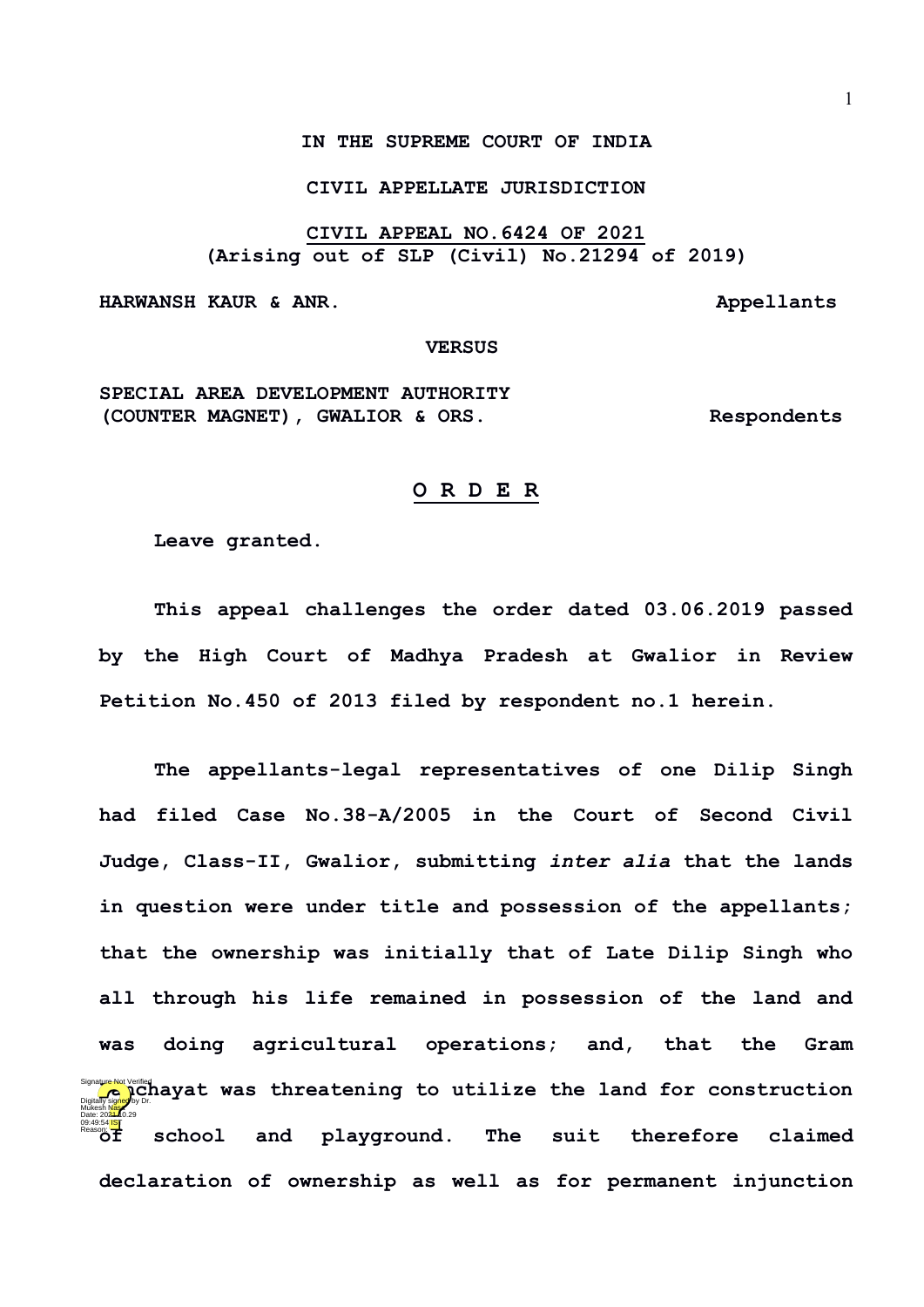**restraining defendants no.1 and 2, the Government of Madhya Pradesh and the Gram Panchayat Milawali respectively from interfering with the possession of the appellants.**

**The stand taken by the defendants no.1 and 2 in their written statement was as under:**

**"3. Defendant No. 1 has denied the pleadings of the plaintiff and has stated that the disputed land is the government land and this has been mentioned in the Khasara of 20032004 and Late Dilip Singh had never been the owner of the disputed land nor the plaintiffs had done agricultural work on the disputed land as owner. There is wheat crop on the disputed land of plaintiffs. He has not tendered any threatening to the plaintiffs. Plaintiffs does not have cause of action against him. Therefore, prayer has been made for rejection of the plaint of plaintiff with special cost.**

**4. Defendant No.2 in its separate written statement has denied the pleadings of the plaintiff and has stated that the disputed land neither was under the ownership and title of Late Dilip Singh nor is under the ownership of the plaintiffs nor they are in possession and are doing agricultural work, instead, the said land is government land and being the land of village Milawali is the land of Gram Panchayat. Since this is government land therefore, no ·one has any right to get his name mutated. There is proposal of Gram Sabha Milawali for construction of playground on disputed land and which has been forwarded to the Tehsildar for appropriate proceeding. On that basis the said proposal was passed and has been sent to the Collector. Since the disputed land is government land therefore, proposal of Gram Panchayat to reserve the same for public use has been forwarded and this is for public purpose. They have never threatened the plaintiffs. Late Dilip Singh has got the forged entry done in Khasara and therefore, he does not get any title or right over the disputed land. On the aforesaid basis the suit of the plaintiffs may be**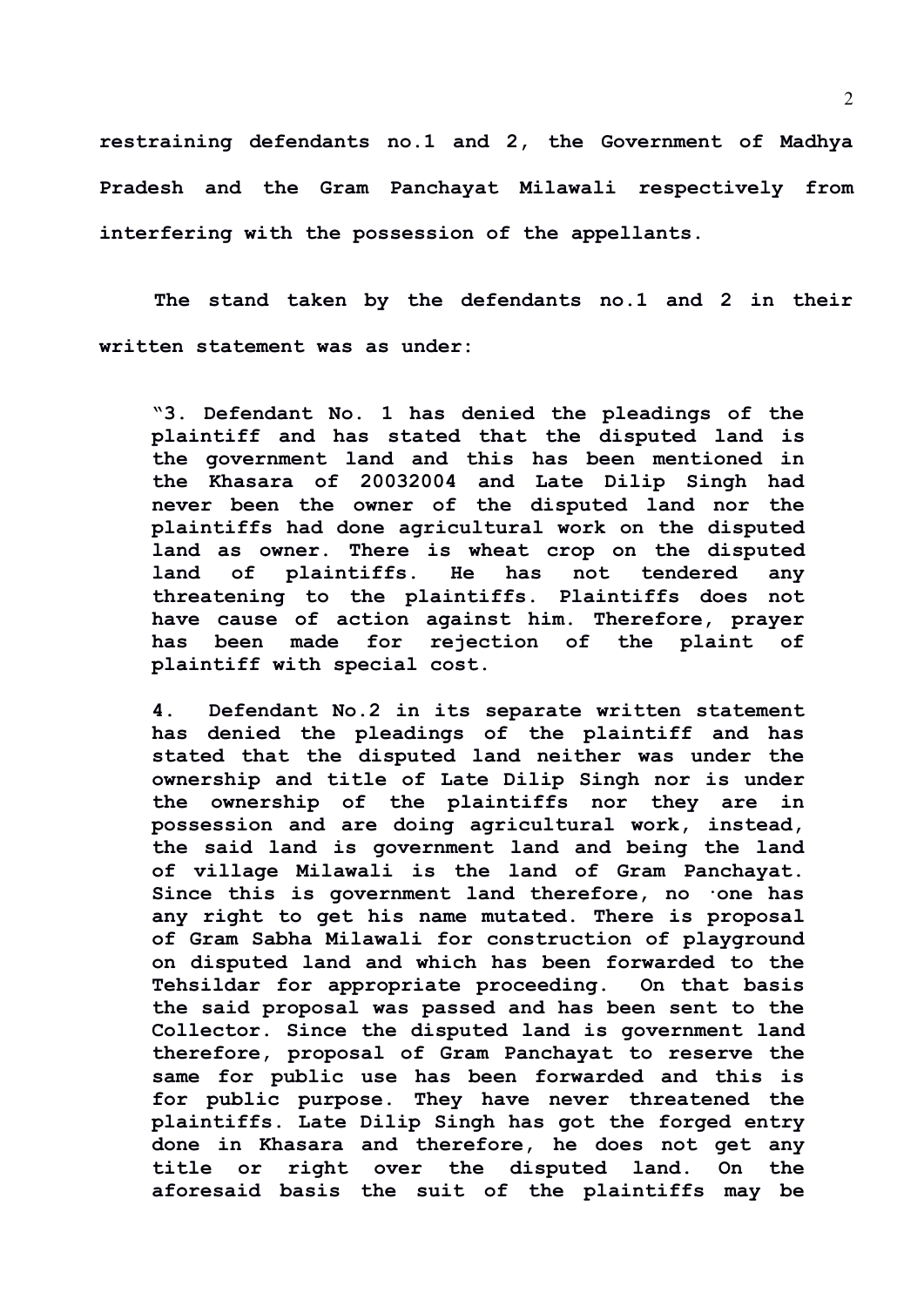**dismissed while granting special compensation to the defendant."**

**The Trial Court framed the following Issues:**

- **"(1) Whether plaintiffs are the owners and possession holders over the disputed land in Survey No.11 area 7 Bigha 9 Biswa and land in Survey No.12 area 2 Bigha 14 Biswa situated in village Milawali? Proved.**
- **(2) Whether defendants are trying to have unlawful possession thereon by constructing School on the said disputed land? Proved.**
- **(3) Whether Plaintiffs are entitled for relief of again mutation of name of Shri Dilip Singh in column No.3 of Khasra? Proved.**
- **(4) Whether plaintiff has lawfully evaluated the suit and has paid the proper court fee? Proved.**
- **(5) Whether plaintiff has filed this suit to cause hindrances in public work, if yes then whether defendant is entitled to recover a sum of Rs. 5000/- towards special damages from plaintiff7 Not proved.**
- **(6) Relief and Cost? Defendants will bear the cost of plaintiff."**

**After considering the material on record, the relevant Issues were considered by the Trial Court as under:**

**"8. Now it has to see as to whether the plaintiffs are lawful and valid owners of the disputed land then in this regard it is clear that by way of Ext. P 1 and 2 the competent officer had transferred the title of disputed land in favour of Dilip Singh as owner of the disputed land. As far as the Ext. D 1 filed by the defendant is concerned then the said document is in possession of defendant himself wherein the defendant can do any change at any time. But on**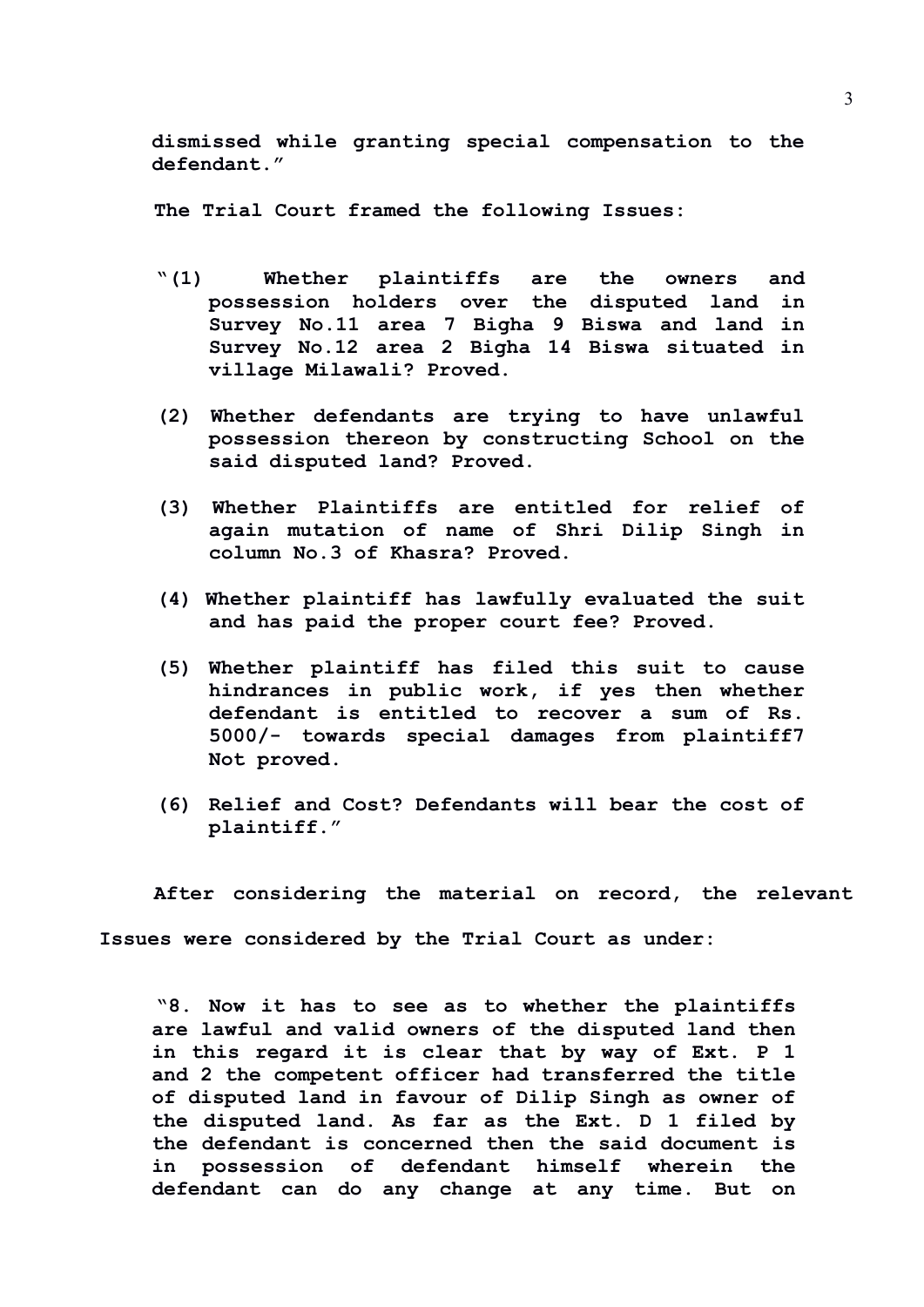**behalf of the defendants no such record has been produced from which it would be clear that against the order of Ext. Pl and 2 it has filed any appeal and had got the said order set aside. Therefore, under the aforesaid facts and circumstances, it is clear that the order dated 7.12.60 had attained finality. In aforesaid reference the Section 158(3)(1) of the M.P. Land Revenue Code has been perused, herein it has been provided that each person who is holding the land under his land ownership right on the basis allotment by the State Government or allotment officer on start of Land Revenue Code 1992 or prior to that on the basis of lease approved prior to that. From such date of start with regard to such land he will be presumed to be land owner and he will have every right and responsibility. Which is granted to any land owner by this code or has been imposed thereon. But such any person will not transfer such land within the period of 10 years of lease or allotment. On perusal of this provision it is clear that the plaintiff has not transferred the said land. Plaintiffs have pleaded that at present also they are doing farming on disputed land. This fact is not being denied by any evidence produced on behalf of the defendants. Therefore, it becomes clear that under Section 18(3)(1) of the aforesaid Act, husband of the plaintiff no.1 and father of the plaintiff no. 2 had become owner of the disputed by operation of law and after death of Dilip Singh, plaintiffs who are his legal heirs, have become owner of the said disputed land. Therefore, on the basis of aforesaid analysis it becomes proved that the plaintiffs are the valid owner and possession holder of the disputed land."**

**In the backdrop of this analysis, the conclusions arrived at by the Trial Court were as under:**

**"13 (1) Plaintiffs are the legal and valid owner and possession of the disputed land in Survey No.18/ 1 New No.11 area 7 Bigha 9 Biswa, Survey No.19 new No.12 area 2 Bigha 14 Biswa total area 10 Bigha 3 Biswa situated in village Milawali, Patwari Halqa No.33 Tehsil District Gwalior.**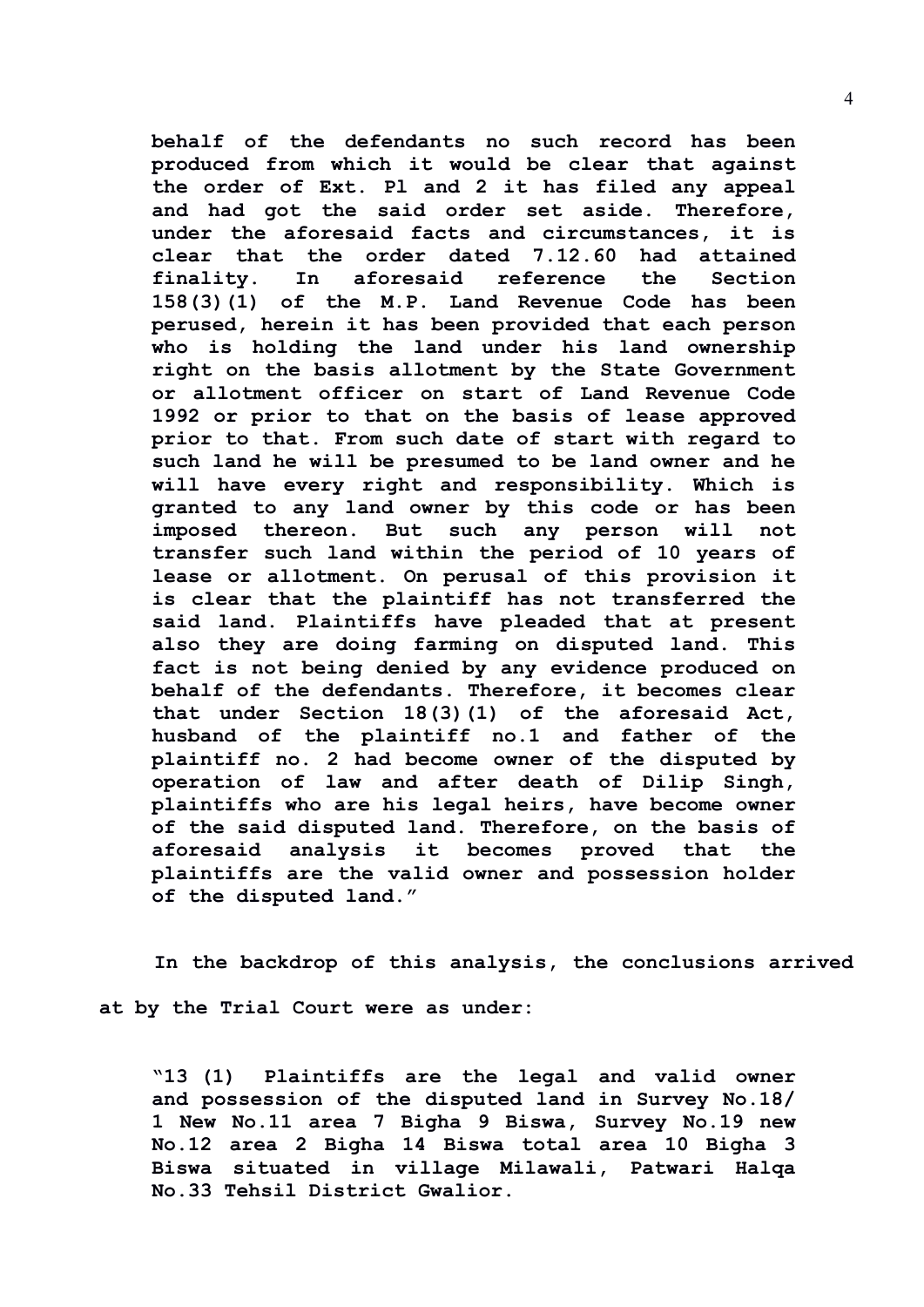**(2) Defendants should not dispossess the plaintiffs from disputed land without following the due process of law nor should raise construction thereon nor get the same done and should not cause any loss to the crop of plaintiffs standing thereon."**

**The suit was thus allowed by the Trial Court vide its judgment and order dated 17.11.2005.**

**The determination by the Trial Court was not specifically put in challenge by filing any appeal. However, Case No.27A/09 E.D. was filed on behalf of the respondent no.1 herein in the Court of 14th Additional District Judge, Gwalior, Madhya Pradesh against the present appellants as well as the Government of Madhya Pradesh and Gram Panchayat Milawali.**

**It was stated on behalf of respondent no.1 that the lands in question were allotted to it by way of a permanent lease by the Collector, District Gwalior vide Document dated 31.08.2001 which was well before the decision was rendered on 17.11.2005 in the case instituted by the appellants.**

**The suit therefore claimed that the decree passed by the Trial Court in said Case No.38-A/2005 be declared void and inoperative.** 

5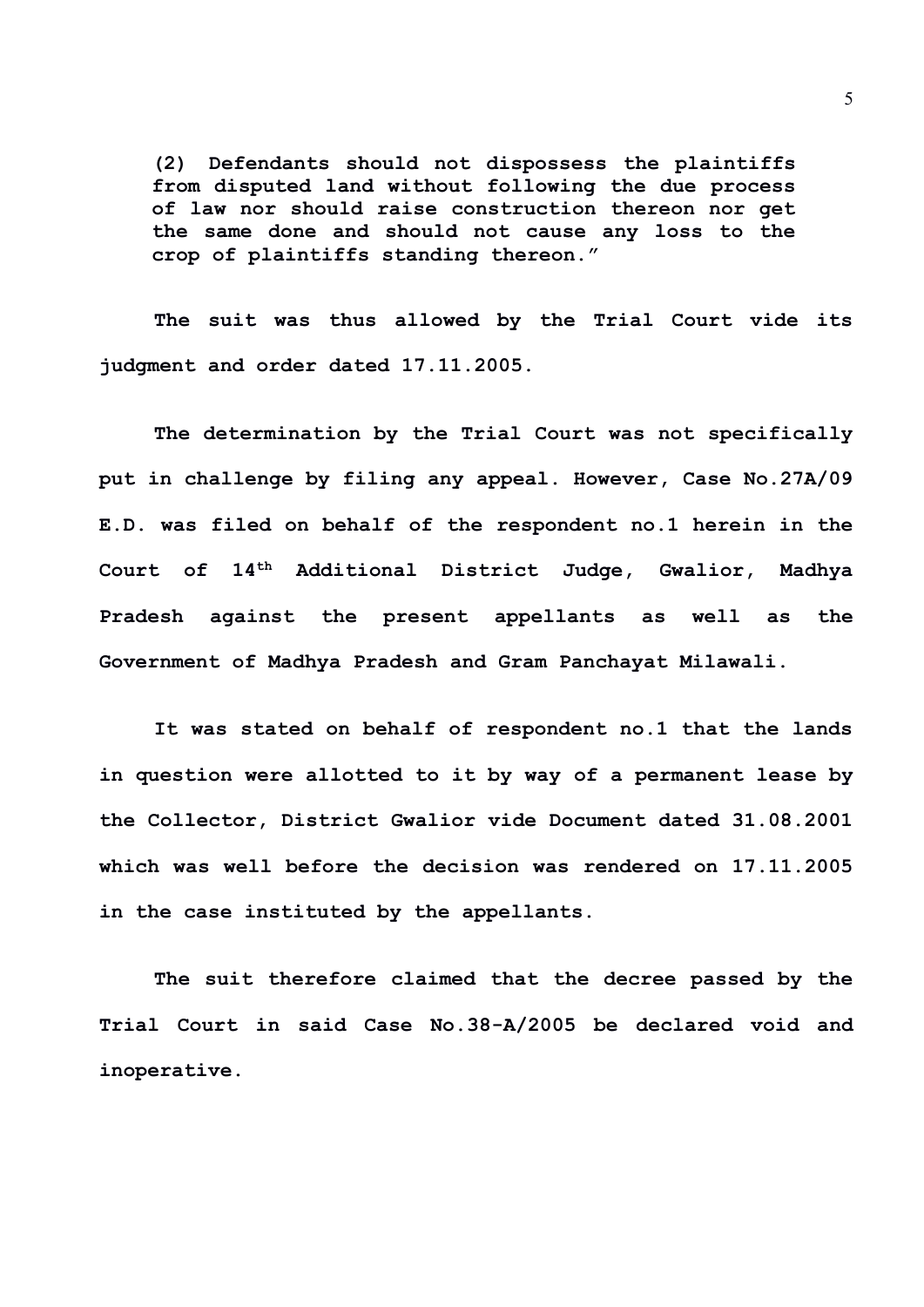**The aforesaid suit was dismissed by the Trial Court vide its judgment and order dated 25.10.2010.**

**The stand taken by the present appellants was set-out in paragraph 4 as under:**

**"4. Defendant Nos.1 and 2 have denied the claim of the plaintiff and have stated that the disputed land has never been under the title and possession of the defendant no.3. Instead the disputed land was the land under title and possession of Dilip \$ingh husband of the defendant no.1 and father of defendant no.2. After death of Dilip Singh the defendant nos.1 and 2 have become owner of this land. As far as the question of grant of said disputed land on Lease to the plaintiff by the Defendant No.3 on 31.08.2001 is concerned, no such document has been produced by the Plaintiff Organization and when disputed land is not under the title of defendant no.3 then the defendant no.3 does not have any right to allot the same on lease. Defendant No. 3 has not mentioned this fact in its written statement in Case No.38A/05 that it has given the disputed land on lease to the plaintiff. Order dated 31.08.2001 passed by the Collector does not confer any title on the Plaintiff therefore suit of the plaintiff may be dismissed."**

**After considering material on record and the rival submissions, the Trial Court found as under:**

**"l3. In this case, first of all this is an important point as to whether is the land under title and ownership of the Government of Madhya Pradesh? In this regard the defendant witness no.1 Gurudayal Singh has stated in his statement that the disputed land \$urvey No.11 and 12 situated in village Milawali is under its title and possession. Earlier this land was of Government of Madhya Pradesh. On behalf of the Government of Madhya Pradesh the Add!. Nayab Tehsildar, Gwalior vide the Order dated 7.12.60 passed in Case No.56/162 had given the said land to**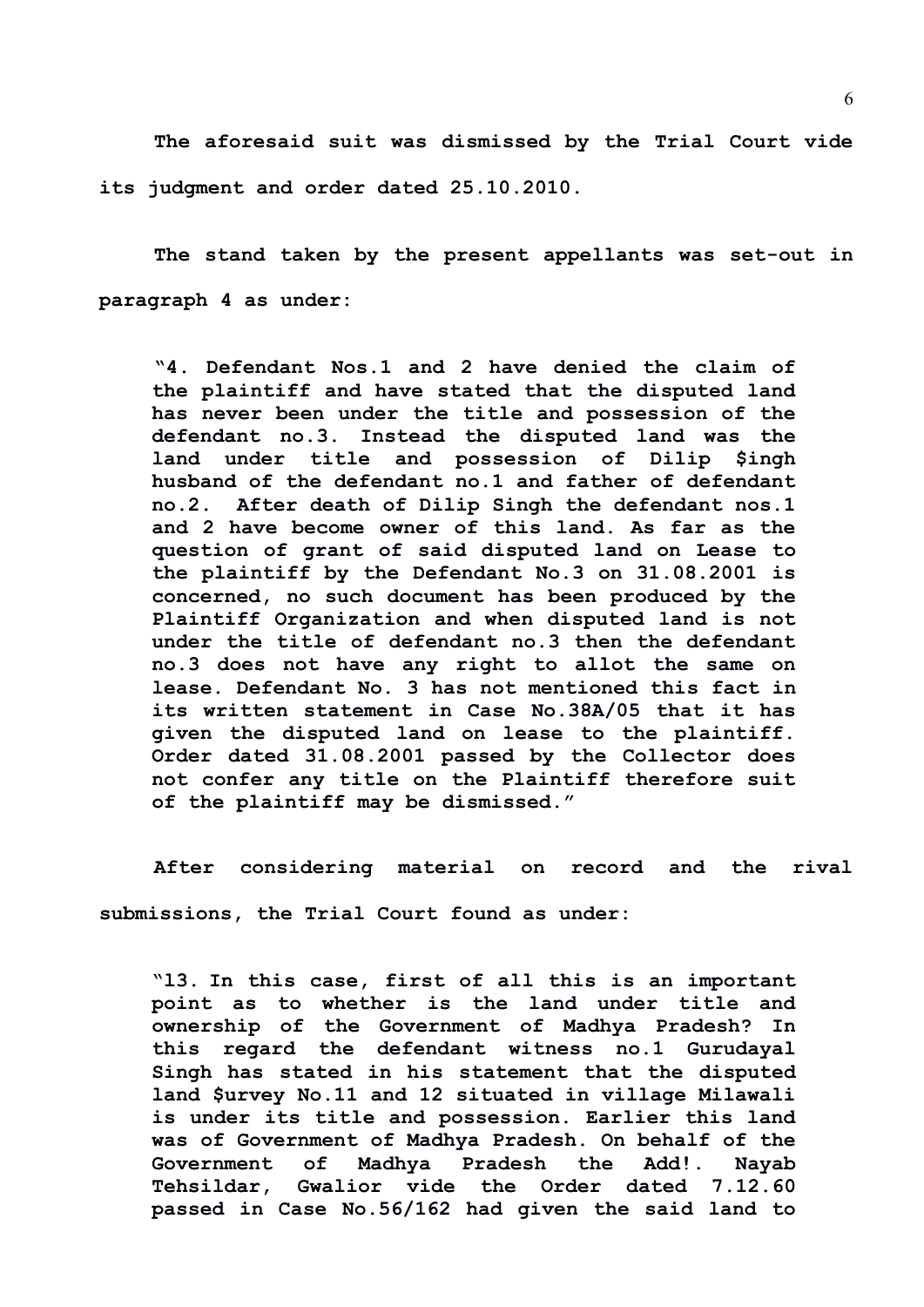**Dilip Singh. Dilip Singh is his father. Order of Tehsildar is Ext.D2. Original of the said Ext.D2 is enclosed in Case No.38A/05, Smt. Harvansh Kaur Versus Government of Madhya Pradesh in the the court of 2nd Civil Judge Class 2, Gwalior. If this document is perused then as per this document the Government of Madhya Pradesh transferred ownership title of the disputed land in favour of Dilip Singh and in compliance thereof Dilip Singh deposited the revenue vide Ext.D3.**

**16 Therefore, from the aforesaid analysis and perusal of evidence of plaintiff and defendant it is found that even though the disputed land was recorded in the name of Government of Madhya Pradesh in revenue records but the said land was given to Dilip Singh by the Government and Dilip Singh during his life time remain in possession of the land and after his death the legal heirs of Dilip Singh filed suit against the government and got their title declared on the said land. In the written statement of government of Madhya Pradesh in Case No.38A/05 in the court of Second Civil Judge Class 2 also this fact has not been mentioned that it has allotted the said land to SADA. In the High Court written statement of Government of Madhya Pradesh is Ext.D8. From this it is also evident that during that period government had not allotted the land to SADA as per law.**

**17. From the aforesaid analysis it is found that the disputed land is not under the title and ownership of Government of Madhya Pradesh, therefore, the issue no.2 is hereby decided in negative.**

**18. As far as the issue no.3 is concerned, since from the conclusion of issue no.2 it is proved that the disputed land was not the land under the title and ownership of Government of Madhya Pradesh. Therefore, when disputed land does not belong to Government of Madhya Pradesh then the government does not have right to transfer this because government does not have title over property and cannot transfer this to any one, therefore" this allotment is found to be baseless and this issue is hereby decided that the government did not have right to give disputed land to plaintiff on lease.**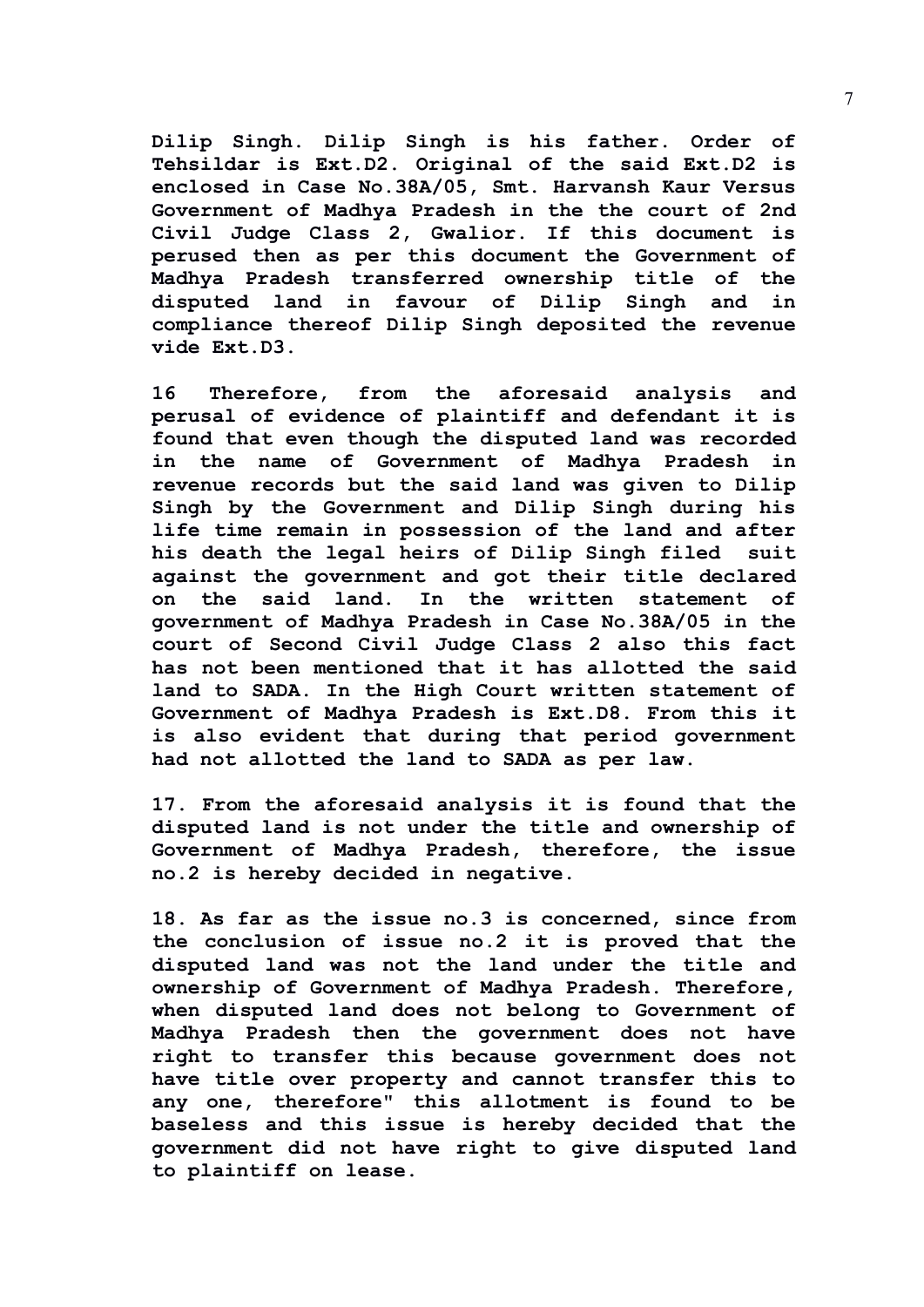**The conclusions arrived at by the Trial Court in its judgment dated 25.10.2010 were:**

**"21. From aforesaid analysis it is found that the disputed land had not been under the title and ownership of Government of Madhya Pradesh, therefore, had no right to transfer the suit land to plaintiff on lease. Under such circumstances the Lease issued by the Government on 31.8.2001 in favour of plaintiff and from this plaintiff does not get any title. Therefore, plaintiff is not entitled to get the relief of injunction as sought. Therefore, the issue no.5 is hereby decided in No. Therefore, it is found that the suit of plaintiff is not fit to be accepted and therefore is dismissed and the following decree is passed:**

- **l. Suit of the Plaintiff is hereby rejected.**
- **2. Both parties will bear their own respective costs."**

**Respondent no.1 being aggrieved filed First Appeal No.227 of 2011, which was dismissed by the Division Bench of the High Court by its judgment and order dated 18.07.2013. The observations made by the High Court on the concerned issues were:**

**"From perusal of the record, it appears that in the earlier suit which was numbered as C.S.No.38A/2005, written statement was filed by the respondents No.3 and 4. In the said suit respondents No.1 and 2 filed documents which are Ex.P.1 to Ex. P.12 which included the order of Naib Tehsildar dated 07/12/1960, whereby land was allotted to predecessor in title of respondents No.1 and 2 and lease was also granted which is Ex.112, to prove this document, respondents No.1 and 2 have examined Gurdayal Singh as PW.l and Sukhdev Singh as PW.2. Both the witnesses were cross examined by Shri Kamal Jain, Government Advocate**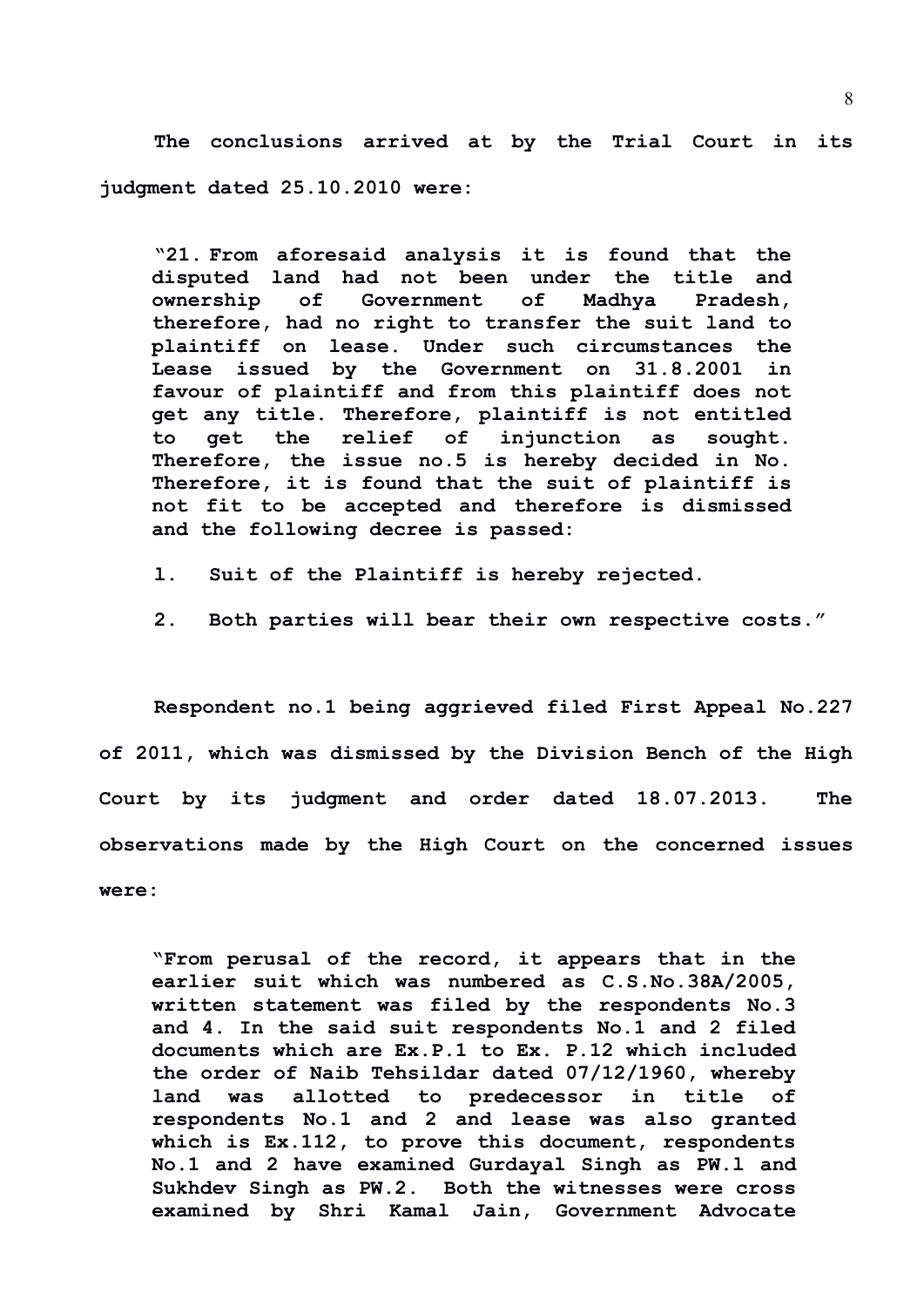**thoroughly. Thereafter respondents No.3 and 4 also examined Ashok Kumar Singh Rajpoot, Patwari of the village. Neither. any evidence was adduced nor any cross examination has been made that the land was transferred to the appellant vide order dated 31/08/2001. In the revenue record of the year 2003- 04, the name of the Government is mentioned. Against the judgment and decree no appeal has been preferred by the respondents No.3 and 4. In the subsequent suit which is filed by the appellant, number of documents have been filed to demonstrate that the land in question has been transferred to the appellant. Ex.P.3 is the order dated 31/08/2001 whereby it is alleged that the land has been transferred to the appellant. As per condition No.2 of the said order, the agreement was required to be executed amongst appellant and respondents No.3 and 4, no such agreement is produced, on the contrary it is admitted in cross examination by the appellant that no such agreement was ever executed.**

**In the facts and circumstances, this Court finds that earned Courts below committed no error in dismissing the suit filed by the appellant."**

**On 04.10.2013, Review Petition No.450 of 2013 was filed by the respondent no.1 submitting** *inter alia* **that certain important documents could not be placed on record. Those documents, according to the respondent no.1, were:**

- **1. The allocation of land vide communication dated 16/23.07.2001 in favour of respondent no.1.**
- **2. Agreement dated 09.08.2001 for transfer of land in favour of respondent no.1.**
- **3. Grant dated 31.08.2001 made by the Collector, District Gwalior in favour of respondent no.1.**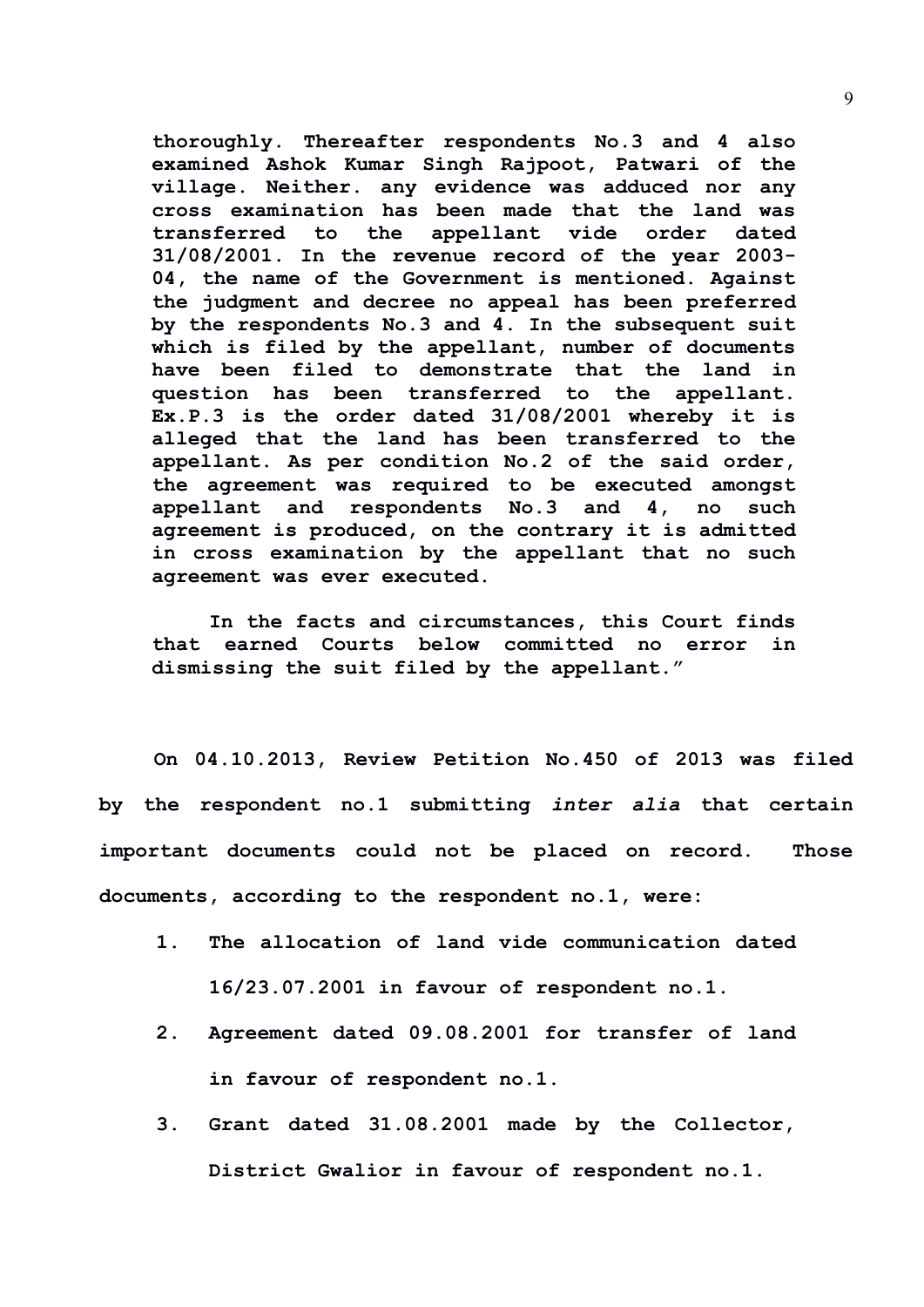**Allowing the Review Petition, the Division Bench of the High Court held that there were errors apparent on record justifying interference in the review jurisdiction. The order dated 18.07.2013 was, therefore, recalled and the appeal was restored to its file to be disposed of on merits. During the course of its decision the High Court observed that the procedure in terms of which the land was stated to have been transferred in favour of Dilip Singh was not in conformity with the settled procedure and that the initial entry of the name of Dilip Singh was only for a period of two years and his name was deleted from the revenue record after the period of two years.**

**In this appeal challenging the decision of the High Court allowing the Review Petition, we heard Ms. Prerna Mehta, Advocate for the appellants and Mr. Prabuddha Singh, Advocate for Respondent No.1.**

**The record clearly indicates that the issue concerning the right, title and interest of the present appellants was initially gone into the suit filed by the appellants. By its judgment and order dated 17.11.2005, the Trial Court accepted the claim and decreed the suit. It is pertinent to note that the stand taken by the Government of Madhya Pradesh was quite**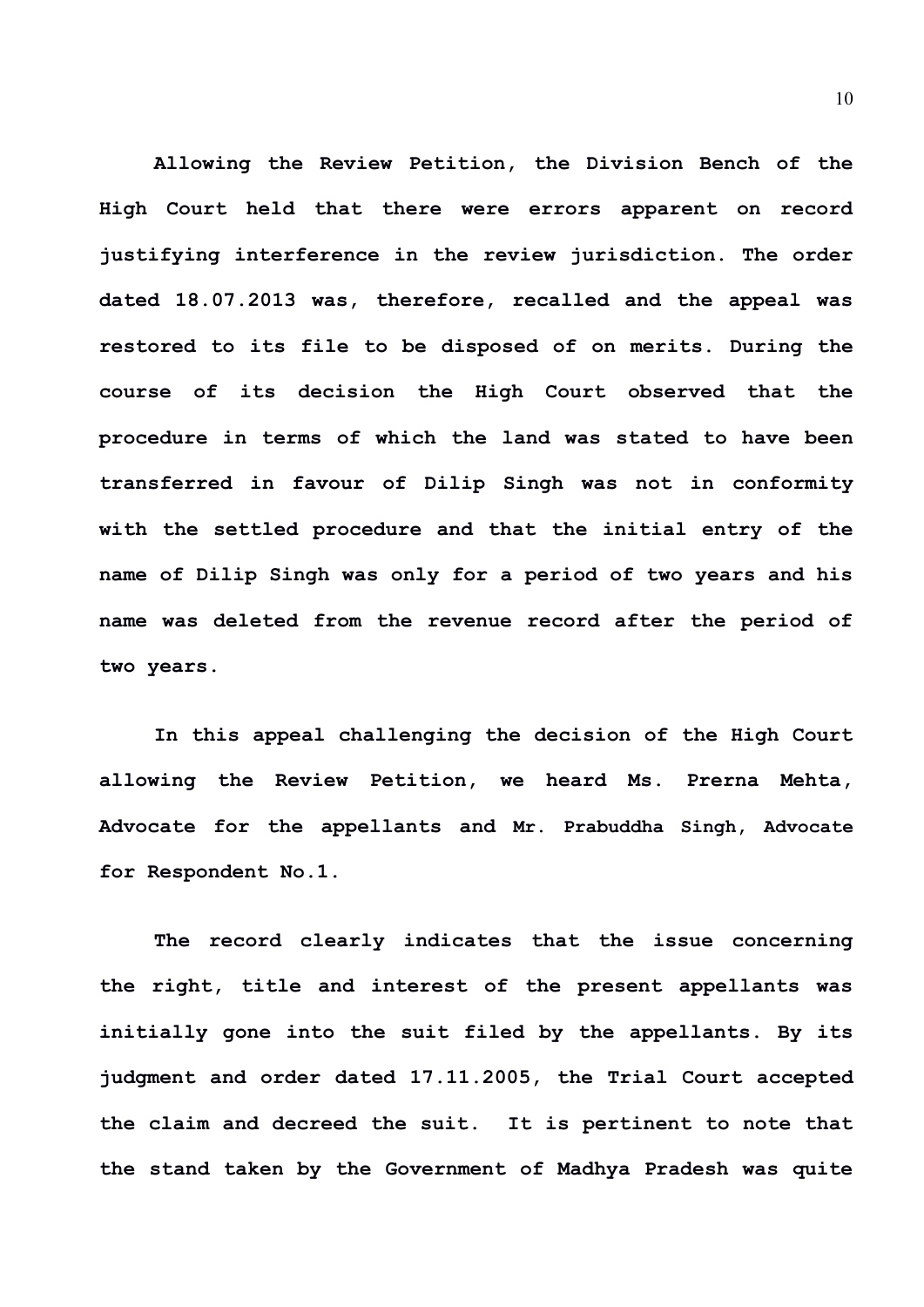**clear and specific and yet the submission made on its behalf stood negatived. Furthermore, while considering the present suit, the issues were again gone into by the Trial Court and the assessment made by the Trial Court was affirmed by the High Court while dismissing the First Appeal.**

**The documents which were the fulcrum for maintaining the review petition were purely in the nature of grant or allocation in favour of the respondents no.1 and 2. Those documents did not in any way have any bearing on the controversy which was gone into by the Trial Court on the first occasion and again by the Trial Court and the High Court in the second suit. The basic issue was whether the Government of Madhya Pradesh could be said to be having title so as to pass the same in favour of respondent no.1. The documents annexed to the review petition were not, therefore, of any relevance so as to entertain review petition.**

**In our view, the exercise undertaken by the High Court in the present matter clearly amounted to reopening the issues on merits, which exercise the High Court could not have undertaken in its review jurisdiction.**